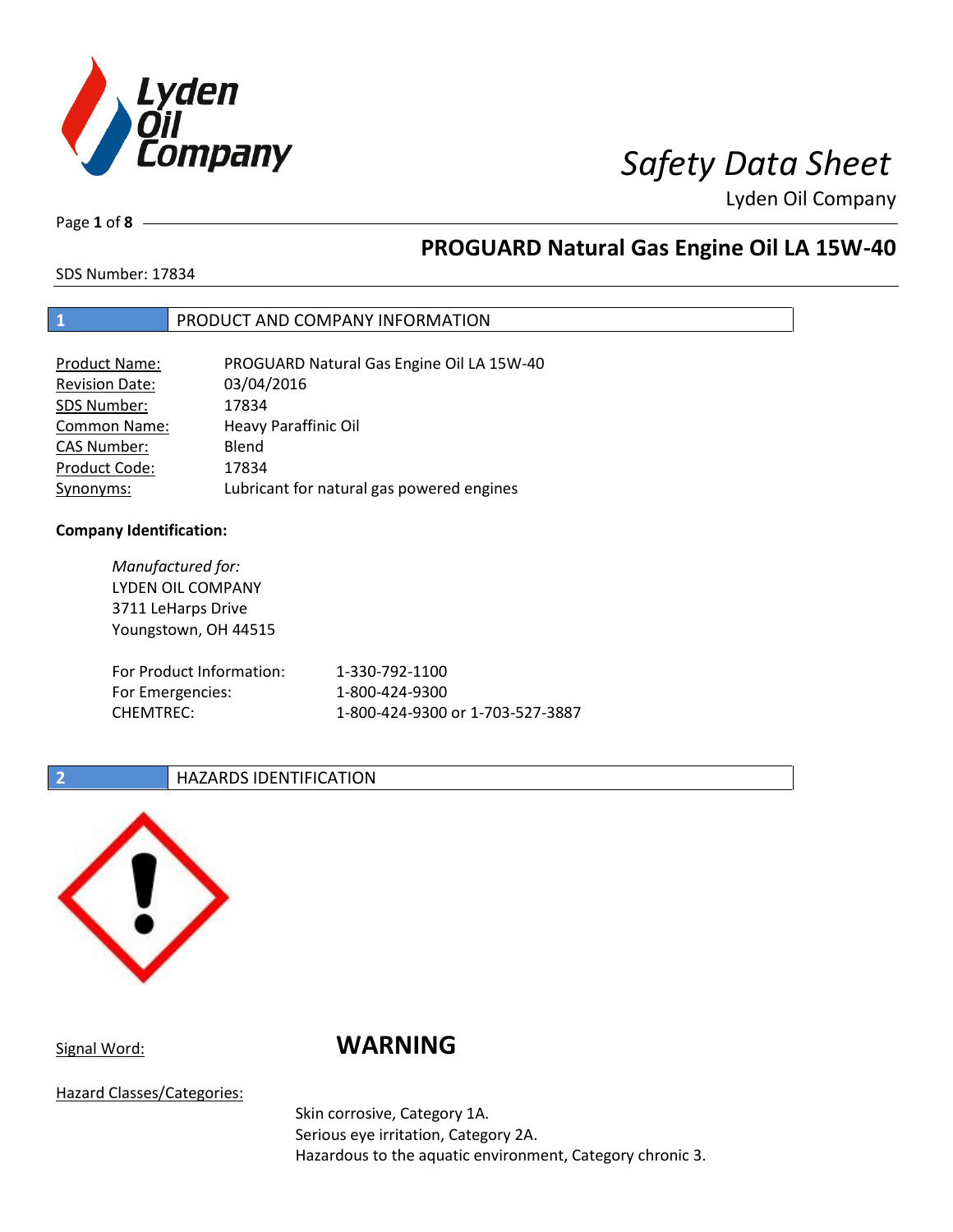

Page **2** of **8**

SDS Number: 17834

Lyden Oil Company

# **PROGUARD Natural Gas Engine Oil LA 15W-40**

| Hazard Statement(s):            |                                                                       |
|---------------------------------|-----------------------------------------------------------------------|
|                                 | H317: May cause an allergic skin reaction.                            |
|                                 |                                                                       |
|                                 | H319: Causes serious eye irritation.                                  |
|                                 | H412: Harmful to aquatic life with long-lasting effects.              |
| <b>Precaution Statement(s):</b> |                                                                       |
|                                 | P101: If medical advice is needed, have product container or label at |
|                                 | hand.                                                                 |
|                                 | P102: Keep out of reach of children.                                  |
|                                 | P103: Read label before use.                                          |
|                                 | P302+352: IF ON SKIN: Wash with plenty of water.                      |
|                                 | P305+351+338: IF IN EYES: Rinse cautiously with water for several     |
|                                 | minutes. Remove contact lenses if present and easy to $do$ – continue |
|                                 | rinsing.                                                              |
|                                 | P273: Avoid release to the environment.                               |
|                                 |                                                                       |
| Other Hazard Statement(s):      |                                                                       |
|                                 | -NFPA Ratings:                                                        |
|                                 | Health = $1$                                                          |
|                                 | $Fire = 1$                                                            |
|                                 | Reactivity = $0$                                                      |

## **3** COMPOSITION / INFORMATION ON INGREDIENTS

## Ingredients:

*Mixture of the substances listed below with nonhazardous additions.*

| <b>Chemical Name</b>            | <b>CAS Number</b> | Percentage |
|---------------------------------|-------------------|------------|
| Petroleum, heavy paraffinic oil | 64742-65-0        | 70-90      |
| Additives                       | N/A               | $5 - 15$   |
| Zinc alkyldithiophosphate       | N/A               |            |

*\*Any concentration shown as a range is to protect confidentiality or is due to batch variation.*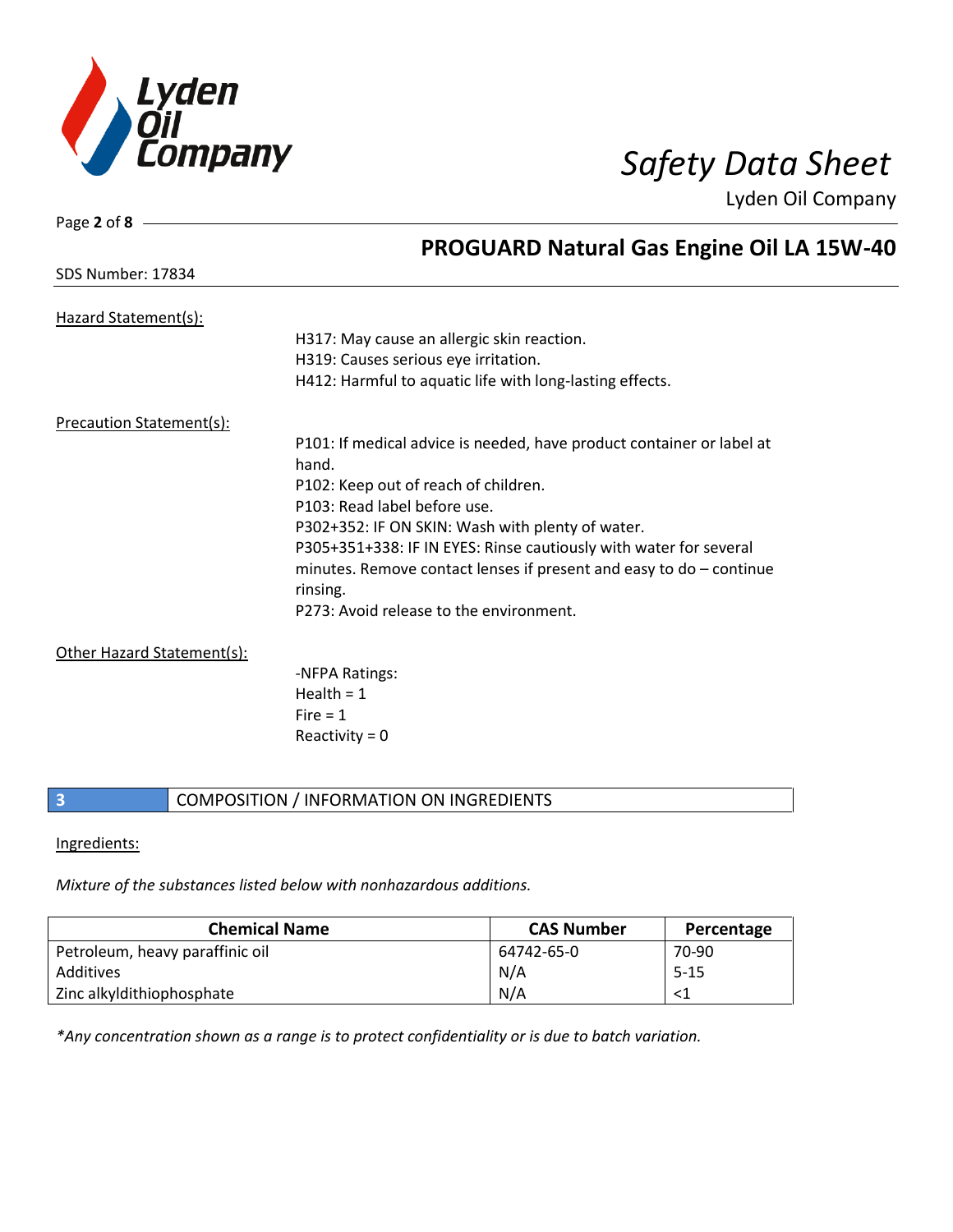

**PROGUARD Natural Gas Engine Oil LA 15W-40**

Lyden Oil Company

SDS Number: 17834

Page **3** of **8**

# **4** FIRST AID MEASURES Description of First Aid Measures: Inhalation: If symptoms develop, move victim to fresh air. If symptoms persist, obtain medical attention. Skin Contact: Wash with soap and water. Remove contaminated clothing and wash before reuse. Get medical attention if needed. Eye Contact: Flush with water for several minutes. If effects occur, consult a physician. Ingestion: Rinse mouth with water. If symptoms develope, obtain medical attention. Symptoms and Effects, both acute and delayed: No further relevent data available. Recommended Actions: Treat symptomatically. Call a doctor or poison control center for guidance. **5 FIRE FIGHTING MEASURES** Recommended Fire-Extinguishing Equipment: Use dry powder, foam, or carbon dioxide fire extinguishers. Water may be ineffective in fighting an oil fire unless used by experienced fire fighters.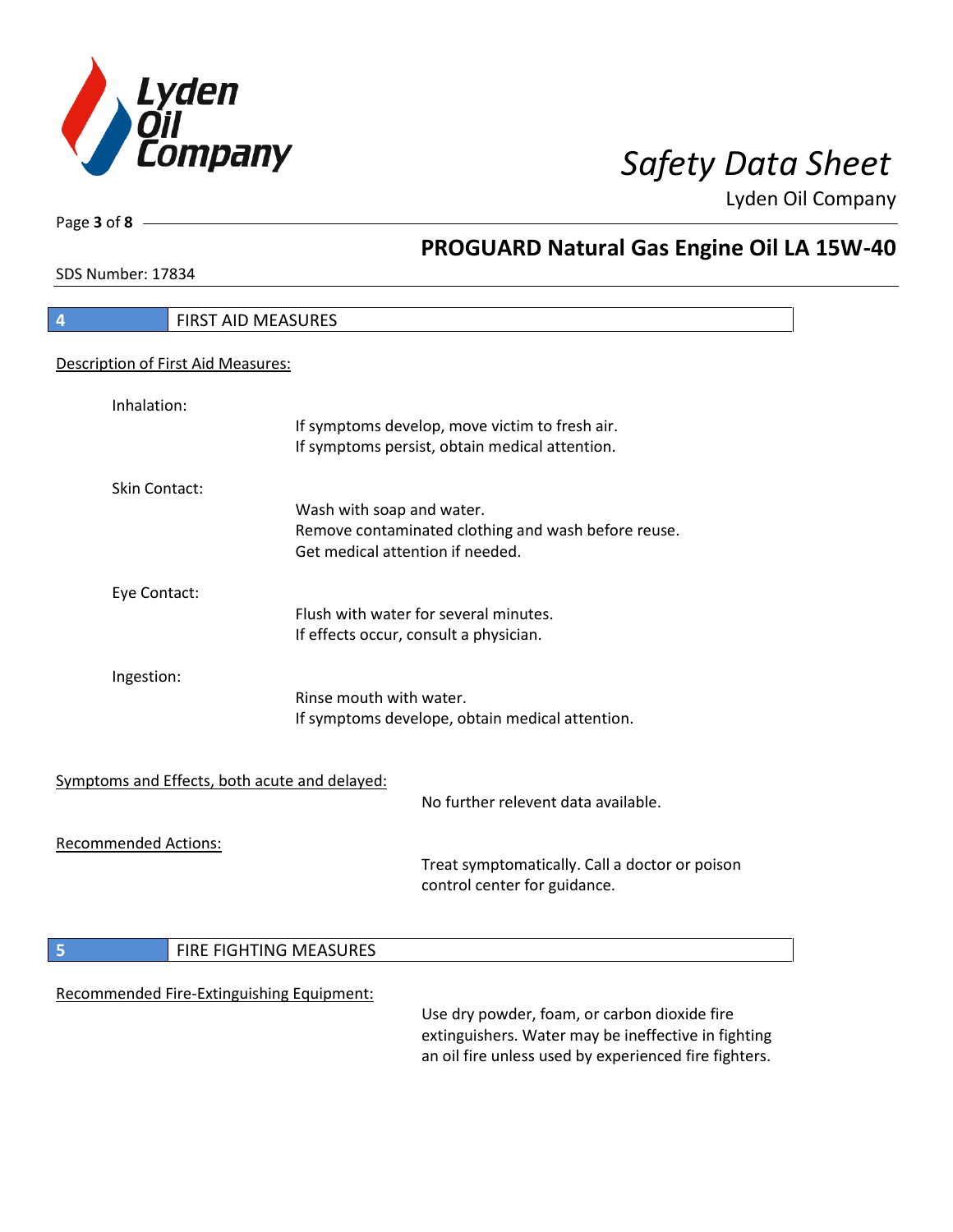

Lyden Oil Company

| Page 4 of 8 $-$                                       |                                                                                                                                                                                                   |
|-------------------------------------------------------|---------------------------------------------------------------------------------------------------------------------------------------------------------------------------------------------------|
|                                                       | <b>PROGUARD Natural Gas Engine Oil LA 15W-40</b>                                                                                                                                                  |
| SDS Number: 17834                                     |                                                                                                                                                                                                   |
| Possible Hazards During a Fire:                       | Hazardous combustion products may include: A<br>complex mixture of airborne solid and liquid<br>particulates and gases (smoke). Carbon monoxide.<br>Unidentified organic and inorganic compounds. |
| Recommendations to Firefighters:                      | Proper protective equipment including breathing<br>apparatus.                                                                                                                                     |
| $6\phantom{1}6$<br><b>ACCIDENTAL RELEASE MEASURES</b> |                                                                                                                                                                                                   |
| <b>Personal Precautions:</b>                          | Avoid contact with skin, eyes, and clothing.                                                                                                                                                      |
| <b>Emergency Procedures:</b>                          | Contain spilled material, collect in suitable and<br>properly labeled containers.                                                                                                                 |
| <b>Environmental Precautions:</b>                     | Do not allow to reach sewage system or any water<br>course.<br>Do not allow to enter ground waters.                                                                                               |
| Cleanup Procedures:                                   | Pick up excess with inert absorbant material.                                                                                                                                                     |
| <b>HANDLING AND STORAGE</b><br>7                      |                                                                                                                                                                                                   |
| <b>Handling Precautions:</b>                          | Handle with care and avoid spillage on the floor.<br>Do not cut, weld, drill, grind, braze, or solder<br>container.                                                                               |
| <b>Storage Requirements:</b>                          | Keep container tightly sealed.<br>Keep away from sources of ignition.                                                                                                                             |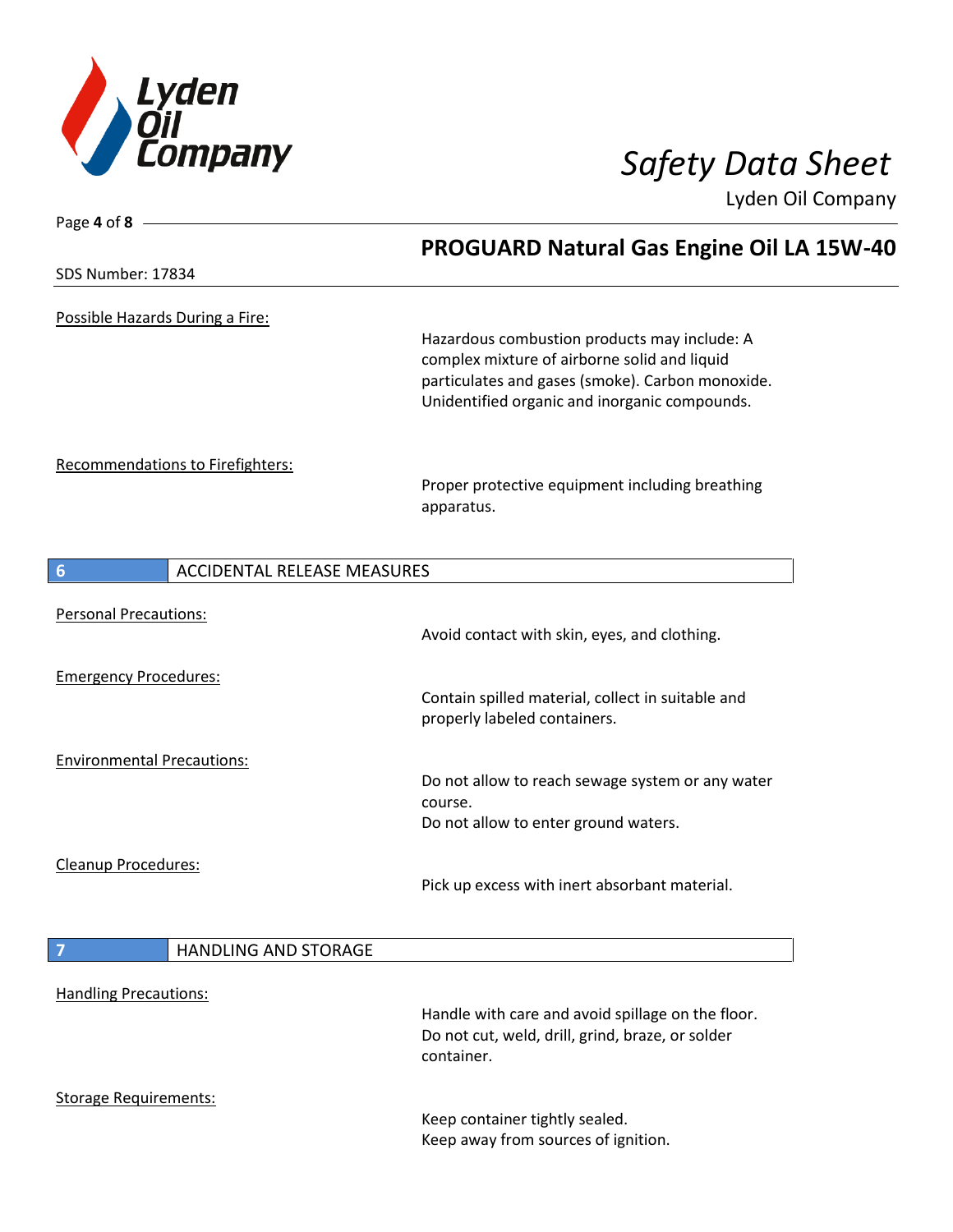

Lyden Oil Company

Page **5** of **8**

# **PROGUARD Natural Gas Engine Oil LA 15W-40**

SDS Number: 17834

## **8** EXPOSURE CONTROLS / PERSONAL PROTECTION

Exposure Limits:

Petroleum, heavy paraffinic oil :

ACGIH TWA  $-$  5mg/m<sup>3</sup> (oil mist) ACGIH STEL - 10mg/m<sup>3</sup> (oil mist) OSHA TWA - 5mg/m<sup>3</sup> (oil mist)

### Engineering Controls:

All ventilation should be designed in accordance with OSHA standard (29 CFR 1910.94).

Personal Protective Equipment:

Wash hands before breaks and at the end of work. Use safety glasses and gloves.

**9 PHYSICAL AND CHEMICAL PROPERTIES** 

| Color:                        | Amber                                          |
|-------------------------------|------------------------------------------------|
| <b>Physical State:</b>        | Liquid                                         |
| Odor:                         | Data not available                             |
| Odor Threshold:               | Data not available                             |
| pH:                           | Data not available                             |
| <b>Melting Point:</b>         | Data not available                             |
| <b>Boiling Point:</b>         | Data not available                             |
| <b>Boiling Range:</b>         | Data not available                             |
| Flash Point:                  | >185° C / >365° F (COC Method)                 |
| <b>Evaporation Rate:</b>      | Data not available                             |
| Flammability:                 | Data not available                             |
| Flammability Limits:          | Data not available                             |
| Vapor Pressure:               | Data not available                             |
| Vapor Density:                | Data not available                             |
| <b>Relative Density:</b>      | Data not available                             |
| Solubilities:                 | Insoluble in water                             |
| <b>Partition Coefficient:</b> | Data not available                             |
| Auto-Ignition Temperature:    | Data not available                             |
| Decomposition Temperature:    | Data not available                             |
| Viscosity:                    | 13.8 mm <sup>2</sup> /sec (kinematic at 100°C) |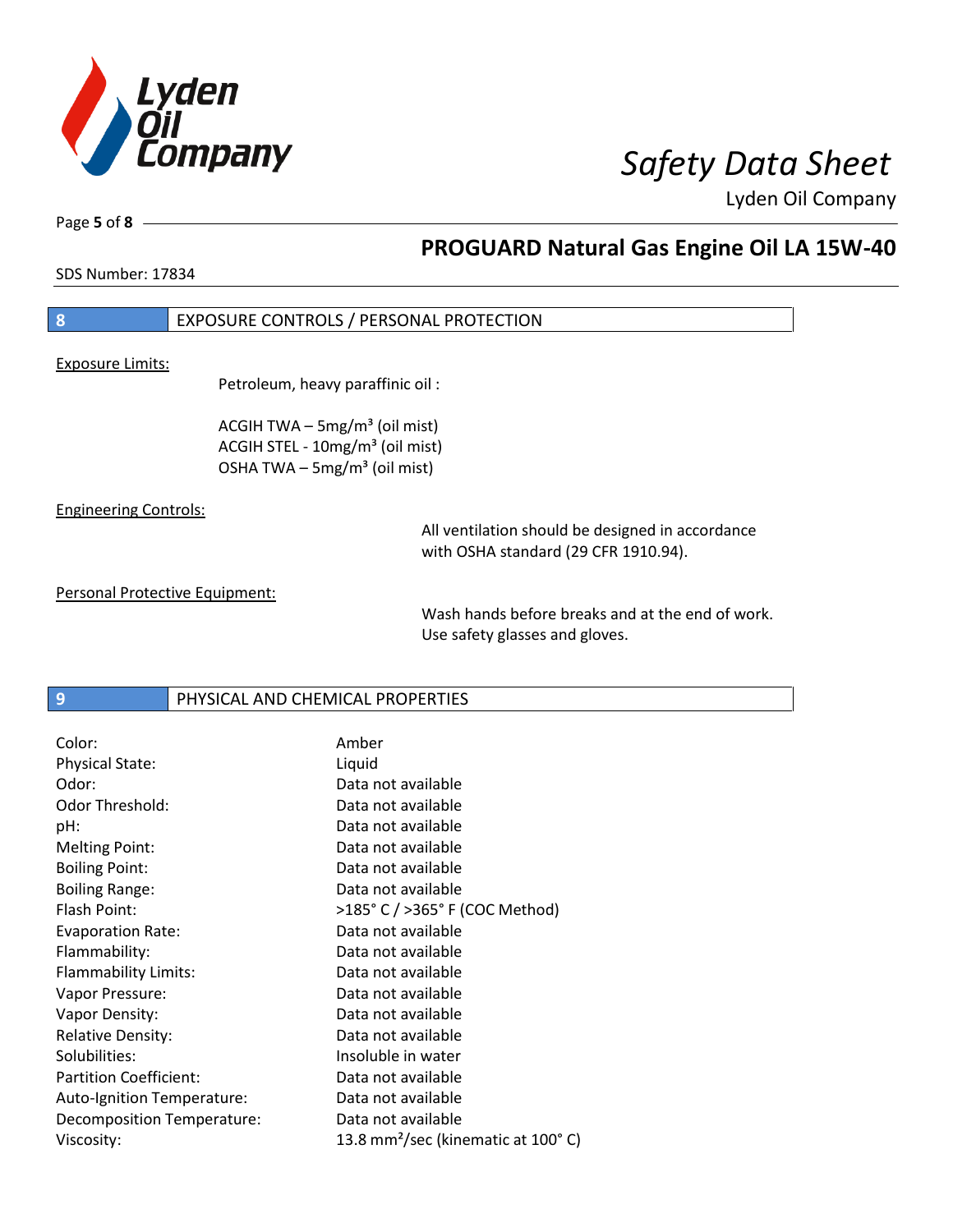

**PROGUARD Natural Gas Engine Oil LA 15W-40**

Repeated skin contact may cause dermatitis or an

Non-carcinogenic and not expected to be

Lyden Oil Company

SDS Number: 17834

Measures of Toxicity:

Carcinogenic/Mutagenic Precautions:

Page **6** of **8**

# **10** STABILITY AND REACTIVITY Stability: Stable under normal conditions. Reactivity: Not reactive under normal conditions. Conditions to Avoid: Extreme temperature, sparks, open flame, and direct sunlight. Hazardous Reactions: No known hazardous reactions. Incompatible Materials: Strong oxidizers and strong reducing agents. Decomposition Products: Oxides of carbon and hydrogen. 11 **TOXICOLOGICAL INFORMATION** Routes of Exposure: Skin and eye contact are the primary routes of exposure although exposure may occur following accidental ingestion. Exposure Effects:

oil acne.

mutagentic.

No test data available.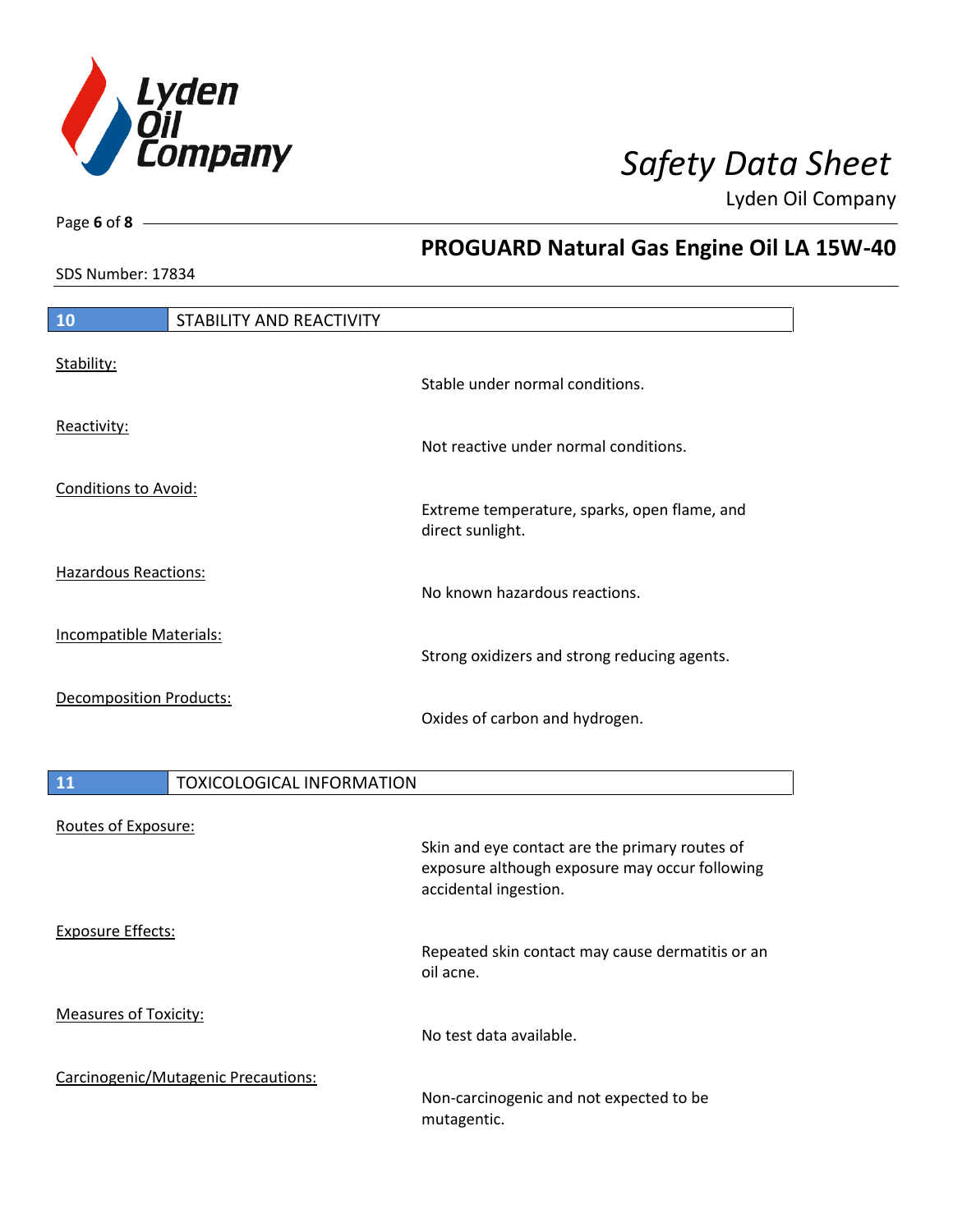

**PROGUARD Natural Gas Engine Oil LA 15W-40**

Lyden Oil Company

SDS Number: 17834

Page **7** of **8**

 $\mathbf l$ 

 $\overline{\phantom{a}}$ 

 $\overline{\phantom{a}}$ 

| 12                                                                                                | <b>ECOLOGICAL INFORMATION</b>                                                        |                                                                                             |
|---------------------------------------------------------------------------------------------------|--------------------------------------------------------------------------------------|---------------------------------------------------------------------------------------------|
| <b>Ecological Precautions:</b>                                                                    |                                                                                      | Avoid exposing to the environment.                                                          |
| <b>Ecological Effects:</b>                                                                        |                                                                                      | No specific environmental or aquatic data available.                                        |
| 13                                                                                                | <b>DISPOSAL CONSIDERATIONS</b>                                                       |                                                                                             |
| Disposal Methods:                                                                                 |                                                                                      | Dispose of waste material in accordance with all<br>local, state, and federal requirements. |
| <b>Disposal Containers:</b>                                                                       |                                                                                      | Use properly approved container for disposal.                                               |
| <b>Special Precautions:</b>                                                                       |                                                                                      | Do not flush to surface waters or drains.                                                   |
| 14                                                                                                | <b>TRANSPORT INFORMATION</b>                                                         |                                                                                             |
| <b>UN Number:</b><br><b>UN Shipping Name:</b><br><b>Transport Hazard Class:</b><br>Packing Group: | Data not available<br>Data not available<br>Data not available<br>Data not available |                                                                                             |
| <b>Environmental Hazards:</b>                                                                     |                                                                                      | Data not available                                                                          |
| <b>Bulk Transport Guidance:</b>                                                                   |                                                                                      | Data not available                                                                          |
| <b>Special Precautions:</b>                                                                       |                                                                                      |                                                                                             |

Not regulated by DOT.